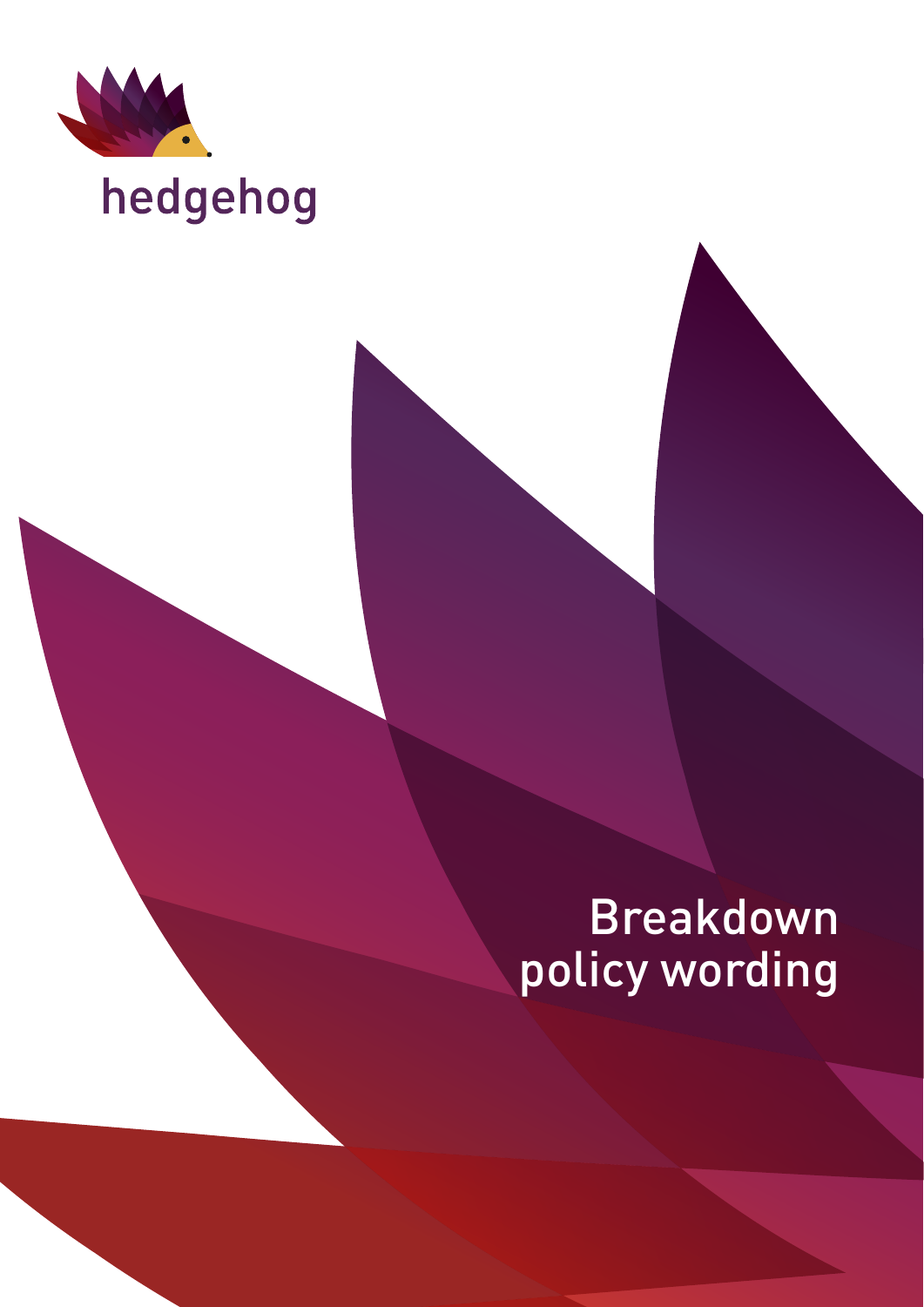Please check **your optional extras policy schedule** to ensure **you** have the level of cover **you** need and read the following to help **you** use the service.

### What to do if you breakdown

If **your vehicle** breaks down please call **our** 24 hour Control Centre on: **0333 043 8665**

Calls to 03 numbers are usually chargeable at a local rate from both UK landlines and mobile phones. These calls are usually included within network providers "free minutes" packages. If **you** are unable to make a connection, please contact **us** on **01206 812760**.

Please have the following information ready to provide to **our rescue co-ordinator**:

- Your return telephone number;
- **Your** policy number and **vehicle** registration;
- The precise location of **your vehicle** (or as accurate as **you**; are able in the circumstances).

If **you** are deaf, hard of hearing or speech impaired, please send a text message containing **your** full name, policy number, **vehicle** registration and policy postcode to **07537 404890**.

Once **we** have taken **your** details and made all the arrangements **we** will contact **you** to advise which **recovery operator** will be attending and how long they are expected to take. When possible, please ensure **your** mobile phone is available to accept calls at all times in case **we** need to contact **you**. **You** will need to be with **your vehicle** when the **recovery operator** arrives.

If **you** would prefer not to wait with the **vehicle** or it is unsafe to do so, please inform **our rescue co-ordinator** who will arrange a call on approach so **you** have sufficient time to return to the **vehicle**.

It is **your** responsibility to guard **your** safety and abide by the rules of the highway code. Please advise **our rescue co-ordinator** if **you** feel it is not safe to remain within eyesight of the **vehicle**.

In the event of a **breakdown** on a motorway where **you** have no means of contacting **us** or are unaware of **your** location, please use the nearest SOS box and advise the emergency services of **our** telephone number, they will then contact **us** to arrange assistance.

If the police or highways agency are present at the scene, please advise them that **you** have contacted **us** and provide them with **our** telephone number to call **us** on **your** behalf.

### Your cover

As shown in **your optional extras policy schedule.** Please read the following benefits of cover in accordance with the level of cover **you** have purchased which is detailed on **your optional extras policy schedule**.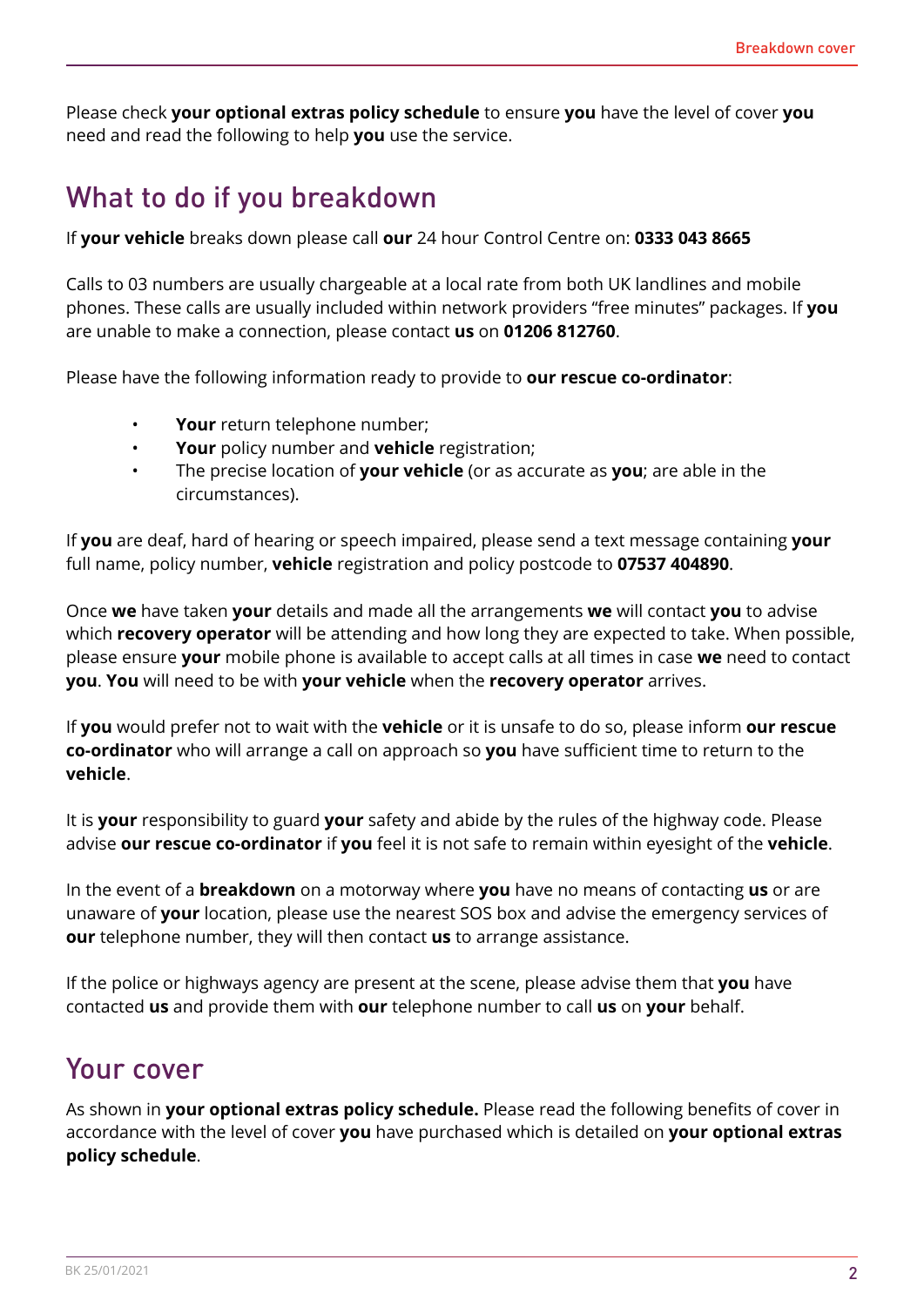### Basic recovery

The following service is provided with all levels of cover:

#### **Roadside assistance**

In the event of a **breakdown** within the **territorial limits (UK)**, which occurs more than a one-mile radius/straight line from **your home address** and during the **period of insurance**, **we** will arrange and pay for a **recovery operator** to attend the **breakdown** and where appropriate, spend up to 60 minutes to try and repair the **vehicle**.

#### **Local recovery**

If, in the opinion of the **recovery operator**, they are unable to repair the **vehicle** within 60 minutes at the roadside **we** will assist in the following way:

Either:

• Arrange and pay for **your vehicle** and the **passengers** to be recovered to the nearest **suitable garage** which is able to undertake the repair within 20 miles from the scene of the **breakdown**.

Or:

If the above is not possible at the time or the repair cannot be made within the same working day, **we** will arrange for **your vehicle** and the **passengers** to be recovered to **your** chosen destination up to 20 miles from the scene of the **breakdown**.

Any recovery of **your vehicle** and the **passengers** required must take place at the same time as the initial **callout** otherwise **you** will have to pay for subsequent **callout** charges. If **your vehicle** requires recovery, **you** must immediately inform **our rescue co-ordinator** of the address **you** would like the **vehicle** taken to. Once the **vehicle** has been delivered to the nominated address, the **vehicle** will be left at **your** own risk.

#### **Alternative travel UK\***

**We** will pay up to £250.00 towards the reasonable cost of alternative transport or a hire vehicle up to 1600cc to allow **you** to complete **your** original journey. **We** will also pay up to £150.00 towards the reasonable cost of alternative transport for one person to return and collect the repaired **vehicle**.

#### **Emergency overnight accommodation UK\***

**We** will pay up to £150.00 for a lone traveller or £75.00 per person towards the reasonable cost of overnight accommodation including breakfast for the **passengers** whilst **your vehicle** is being repaired. The maximum Emergency overnight accommodation payment per incident is £500.00. Emergency overnight accommodation and Alternative travel benefits are available under the following conditions following a **breakdown** in the **territorial limits (UK)**: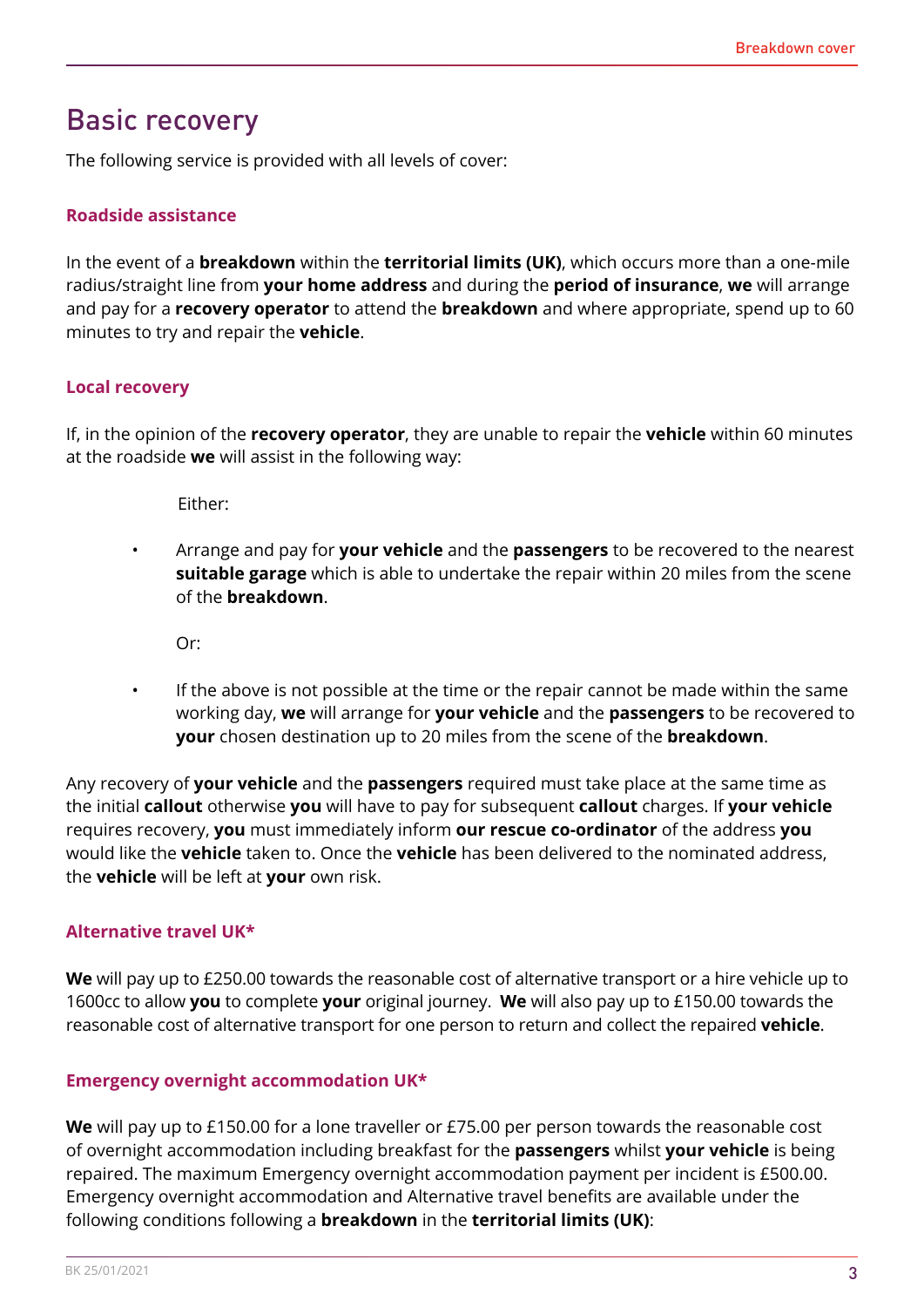- The **vehicle** must be repaired at the nearest **suitable garage** to the **breakdown** location;
- The **vehicle** cannot be repaired the same working day;
- The **breakdown** did not occur within 20 miles of **your home address**;
- **We** will determine which benefit is offered to **you** by assessing the circumstances of the **breakdown** and what is the most cost effective option for **us**.

\*These services may be offered on a pay/claim basis, which means that **you** must pay initially and **we** will send **you** a claim form to complete and return for reimbursement. Before arranging these services, authorisation must be obtained from **our rescue co-ordinator**. The policy will only pay for a hire vehicle which **we** deem is appropriate for **your** requirements and is available at the time. **We** will only reimburse claims when **we** are in receipt of a valid invoice/receipt.

#### **Caravans and trailers**

In the event of a **breakdown** where **your** caravan/trailer is attached, providing the caravan/trailer is fitted with a standard 50mm tow ball coupling hitch and does not exceed 7 metres/23 feet in length (not including the length of the A-frame and hitch), **your** caravan/trailer will be recovered with **your vehicle** at no extra cost.

#### **Keys**

If **you** lose, break, or lock **your vehicle** keys within **your vehicle**, **we** will pay the **callout** and mileage charges back to the **recovery operator**'s base or **your** preferred destination if closer. All other costs incurred, including any **specialist equipment** needed to move the **vehicle**, will be at **your** expense.

#### **Driver illness/injury**

If **you** are unable to continue **your** journey within the **territorial limits (UK)** (or **territorial limits (Europe)** if European cover has been selected and paid for) due to illness or injury (a medical certificate will be required) during the **period of insurance**, provided none of **your passengers** are able to drive, **we** will provide an alternative driver to return the **vehicle** to **your** nominated destination within the **territorial limits (UK)** in accordance with the level of cover **you** have purchased.

#### **Message service**

If **you** require, **we** will pass on two messages to **your** home or place of work to let them know of **your** predicament and ease **your** worry.

### National recovery

If **you** have opted and paid for National recovery it includes the same benefits as Basic recovery, with the addition of Recovery nationwide.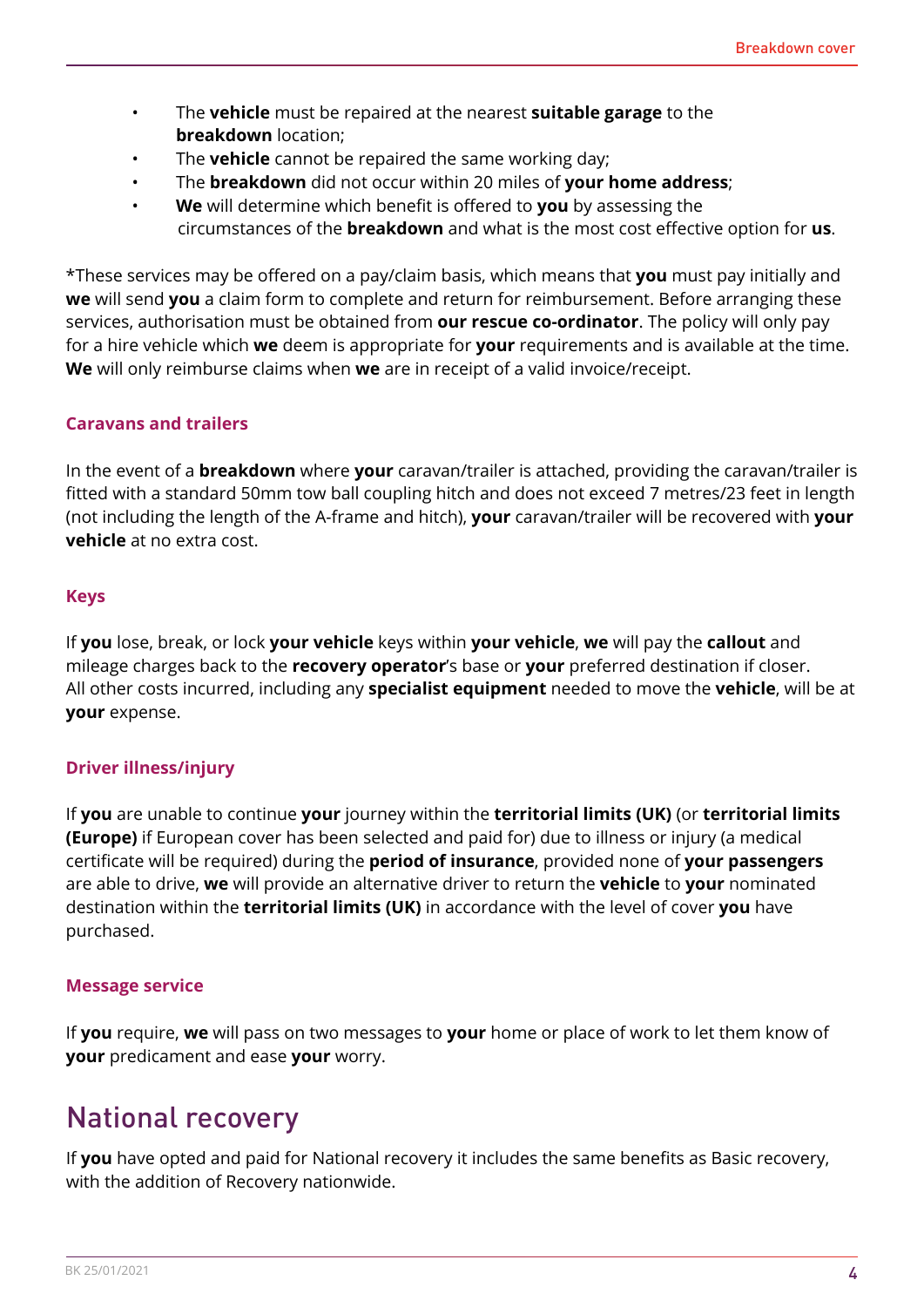#### **Recovery nationwide**

If **your vehicle** cannot be repaired by a **suitable garage** within the same working day, **we** will arrange and pay for **your vehicle** and the **passengers** to be recovered to the **home address**, or if **you** would prefer and it is closer, **your** preferred destination within the **territorial limits (UK)**.

Any recovery of **your vehicle** and the **passengers** required must take place at the same time as the initial **callout** otherwise **you** will have to pay for subsequent **callout** charges. If **your vehicle** requires recovery, **you** must immediately inform **our rescue co-ordinator** of the address **you** would like the **vehicle** taken to. once the **vehicle** has been delivered to the nominated address, the **vehicle** will be left at **your** own risk.

### Home assistance

If **you** have opted and paid for Home assistance, it includes all of the same benefits as National recovery, with the addition of Assistance at home.

#### **Assistance at home**

**We** will arrange and pay for a **recovery operator** to attend a **breakdown** at or within a one-mile radius/straight line of **your home address** and where appropriate, spend up to 60 minutes to try and repair the **vehicle**.

If, in the opinion of the **recovery operator**, they are unable to repair the **vehicle** within 60 minutes at the roadside, or at **your home address**, **we** will arrange and pay for **your vehicle** and the **passengers** to be recovered to the nearest **suitable garage** which is able to undertake the repair. Any recovery of **your vehicle** and the **passengers** required must take place at the same time as the initial **callout** otherwise **you** will have to pay for subsequent **callout** charges.

If **your vehicle** requires recovery, **you** must immediately inform **our rescue co-ordinator** of the address **you** would like the **vehicle** taken to. Once the **vehicle** has been delivered to the nominated address, the **vehicle** will be left at **your** own risk.

### European assistance

If **you** have opted and paid for European assistance it includes all of the same benefits as Home assistance with the addition of Pre-departure cover and the following benefits which apply within the **territorial limits (Europe)**.

#### **Pre-departure cover**

In the event of a **breakdown** within the **territorial limits (UK)** which occurs no more than seven days prior to a pre-booked **trip** to the **territorial limits (Europe)**, then providing **your vehicle** cannot be repaired by **your** intended departure and **we** are immediately notified of the **breakdown**, **we** will reimburse up to £500.00 towards one of the following: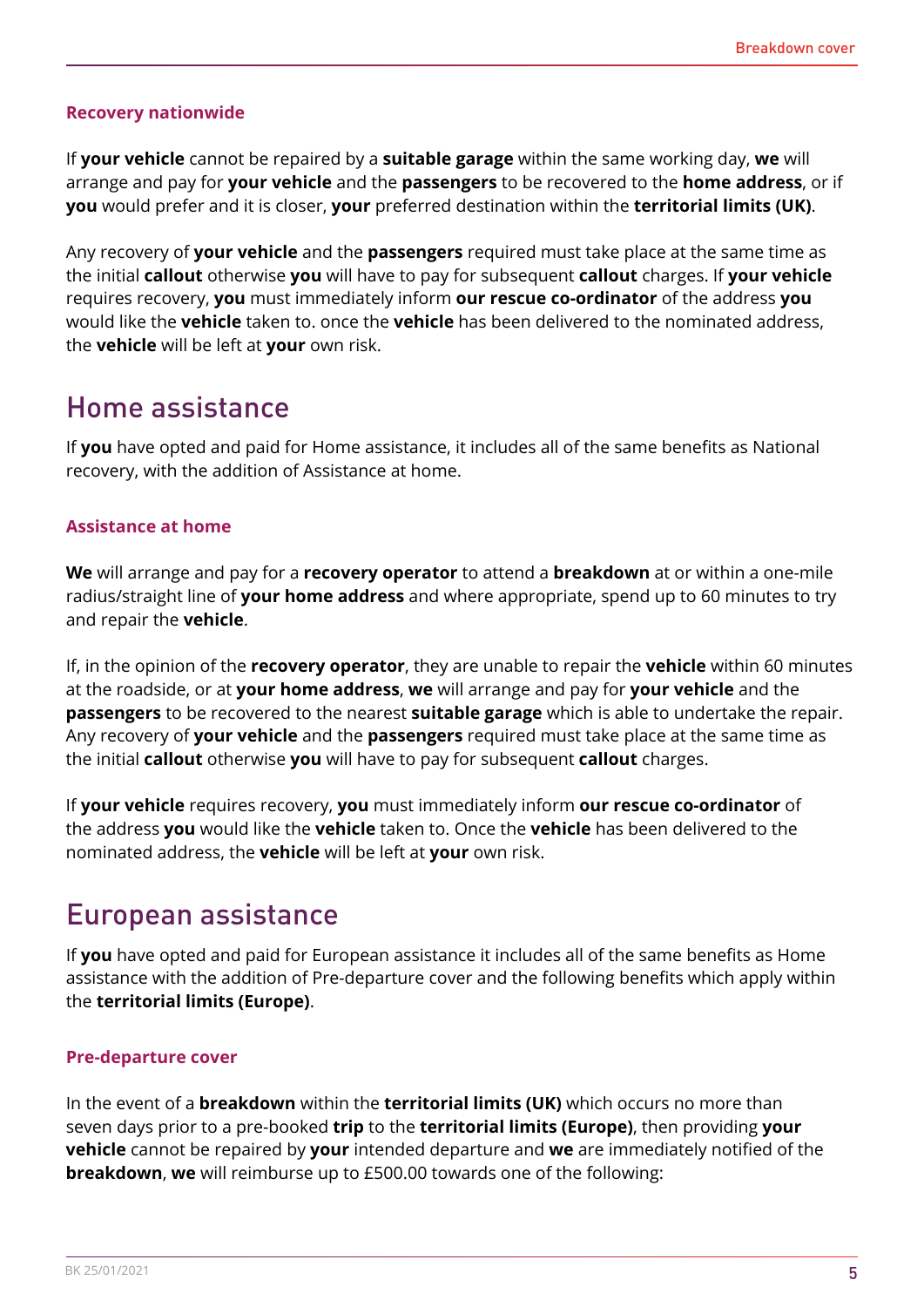- The rental of a hire vehicle which **we** deem is appropriate for **your** requirements for the purpose of carrying out **your** original **trip** within the **territorial limits (Europe)**;
- The cost of rebooking **your** original sea or motorail crossing to the nearest available date once **your vehicle** has been repaired.

Before arranging these services, authorisation must be obtained from **our rescue co-ordinator**. No cover will apply if **you** do not evidence the duration of **your** planned **trip** was for less than 90 days.

**We** will only reimburse claims when **we** are in receipt of a valid receipt for the hire vehicle and/or rebooked sea/motorail crossing tickets, together with copies of **your** original sea/motorail crossing tickets and evidence from a **suitable garage** detailing the repairs made to **your vehicle**.

Departure cover does not apply for any **breakdown** occurring within 10 days of **you** purchasing this policy or in the event the imminent or actual **breakdown** of **your vehicle** is discovered during an MOT or service carried out within 10 days prior to **your** intended departure.

#### **General notes relating to Europe**

**We** will provide service in the **territorial limits (Europe)** where the maximum duration of any single **trip** does not exceed 90 days.

Please ensure **you** carry **your** driving licence and V5C registration document with **you** during **your** journey. due to local regulations and customs, **you** may be required to provide copies of **your** driving licence or V5C registration document. **You** will be held liable for any costs incurred if copies of **your** driving licence or V5C registration document are not immediately available.

Due to differing national standards and infrastructures abroad, assistance may take longer in arriving. **We** will require detailed information from **you** regarding the location of **your vehicle**. **We** will need to know details of **your** itinerary and if requested proof of both **your** outbound and inbound travel dates must be provided to validate **your** claim. When **we** have all the required information **we** will liaise with **our** European network and **you** must remain contactable to avoid any delays. During public holidays, many services such as repairing garages will be closed, **we** will not be held liable for any delay this causes.

In the event of a **breakdown** on a motorway or major public road within the **territorial limits (Europe)**, access may be restricted to a private towing service only and should this occur, **you** will need to obtain assistance via the SOS phones. The private towing service will tow **your vehicle** to a place of safety and **you** will be required to pay for the service immediately.

**You** can then contact **us** for further assistance. **We** will pay a maximum of £150.00 towards reimbursement of the costs, but **we** will only reimburse claims when **we** are in receipt of a valid invoice/receipt. Payment will be made in accordance with the exchange rate on the date of the claim.

For assistance in the **territorial limits (Europe)**, call **us** on: **0044 1206 812760**.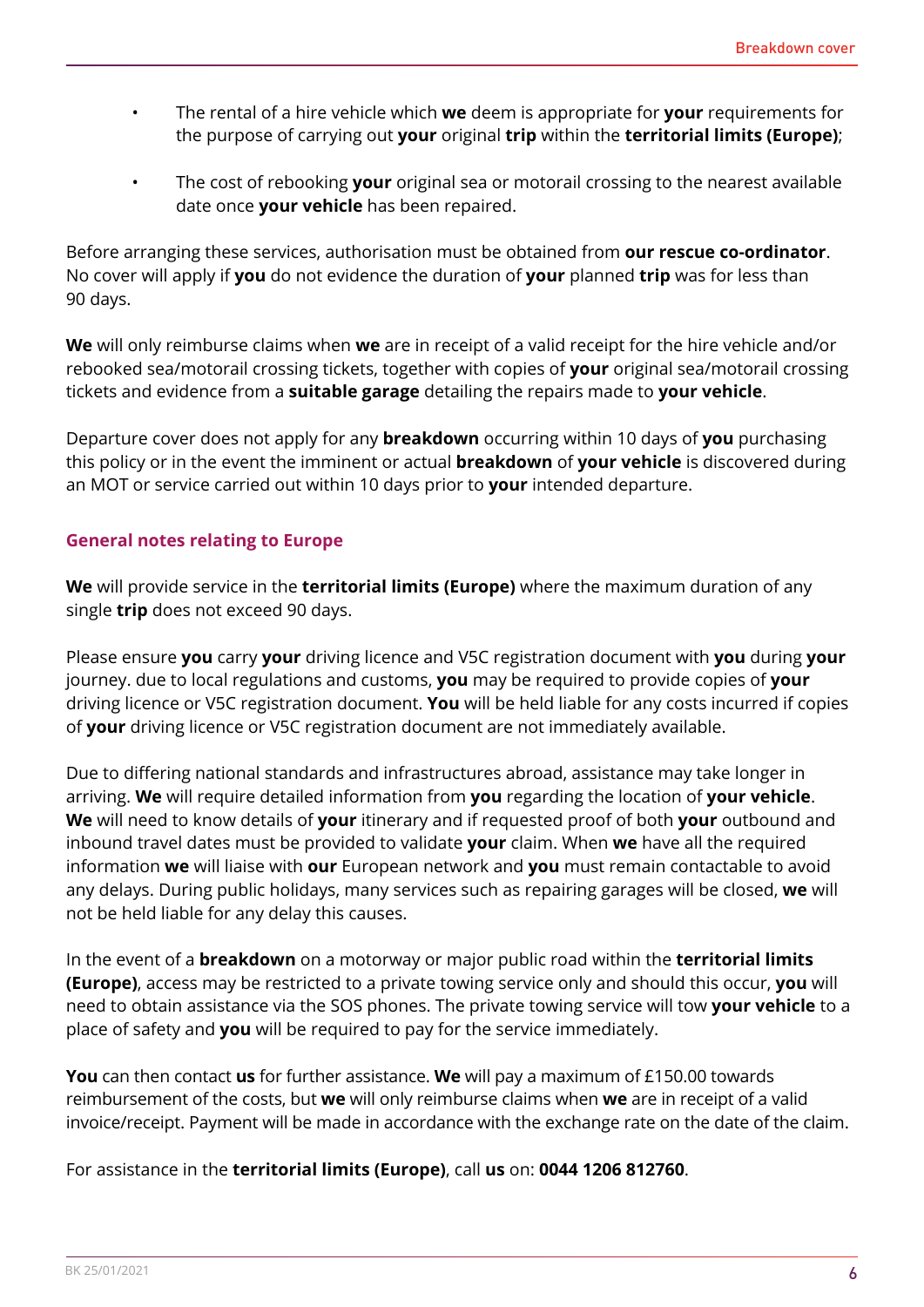#### **Roadside assistance abroad**

In the event of a **breakdown** within the **territorial limits (Europe)** which occurs during the **period of insurance**, **we** will arrange and pay for a **recovery operator** to attend the **breakdown** and where appropriate, spend up to 60 minutes to try and repair the **vehicle**.

If, in the opinion of the **recovery operator**, they are unable to repair the **vehicle** within 60 minutes at the roadside **we** will arrange and pay for **your vehicle** and the **passengers** to be recovered to the nearest **suitable garage** able to undertake the repair.

#### **Recovery and repatriation service**

If the **vehicle** cannot be repaired within 48 hours or by **your** intended return, whichever is due to occur last, **we** will arrange and pay for **your vehicle** and the **passengers** to be transported either to **your home address**, or if **you** would prefer and it is closer, **your** original destination within the **territorial limits (Europe)**.

#### **Alternative transport abroad\***

In the event of a **breakdown** within the **territorial limits (Europe)**, **we** will pay up to £500.00 towards the reasonable cost of alternative transport or a hire vehicle up to 1,600cc to allow **you** to continue **your trip** in the **territorial limits (Europe)** whilst **your vehicle** remains unroadworthy. **We** will also pay up to £200.00 towards the reasonable cost of alternative transport for two people to return and collect the repaired **vehicle**.

#### **Emergency overnight accommodation abroad\***

In the event of a **breakdown** within the **territorial limits (Europe)** where **your vehicle** cannot be repaired the same working day and which results in **you** not being able to stay at **your** pre-booked accommodation, **we** will pay up to £150.00 per person for one night towards the reasonable cost of overnight accommodation including breakfast for **you** and **your passengers**. The maximum emergency overnight accommodation abroad payment per incident is £1000.00.

\*These services may be offered on a pay/claim basis, which means that **you** must pay initially and **we** will send **you** a claim form to complete and return for reimbursement. Before arranging these services, authorisation must be obtained from **our rescue co-ordinator**. The policy will only pay for a hire vehicle which **we** deem is appropriate for **your** requirements and is available at the time. **We** will only reimburse claims when **we** are in receipt of a valid invoice/receipt.

#### **Shipping of spare parts**

Where it is more efficient and cost effective to do so, **we** will pay the reasonable cost of shipping replacement parts to the repairing garage within the **territorial limits (Europe)**. **You** will be responsible for the cost of the spare parts and **we** will only organise shipping once **you** have confirmed the spare parts have been paid for. Although **we** will endeavour to source the required spare parts for **you**, **we** can make no guarantee the parts will be immediately available to **us**.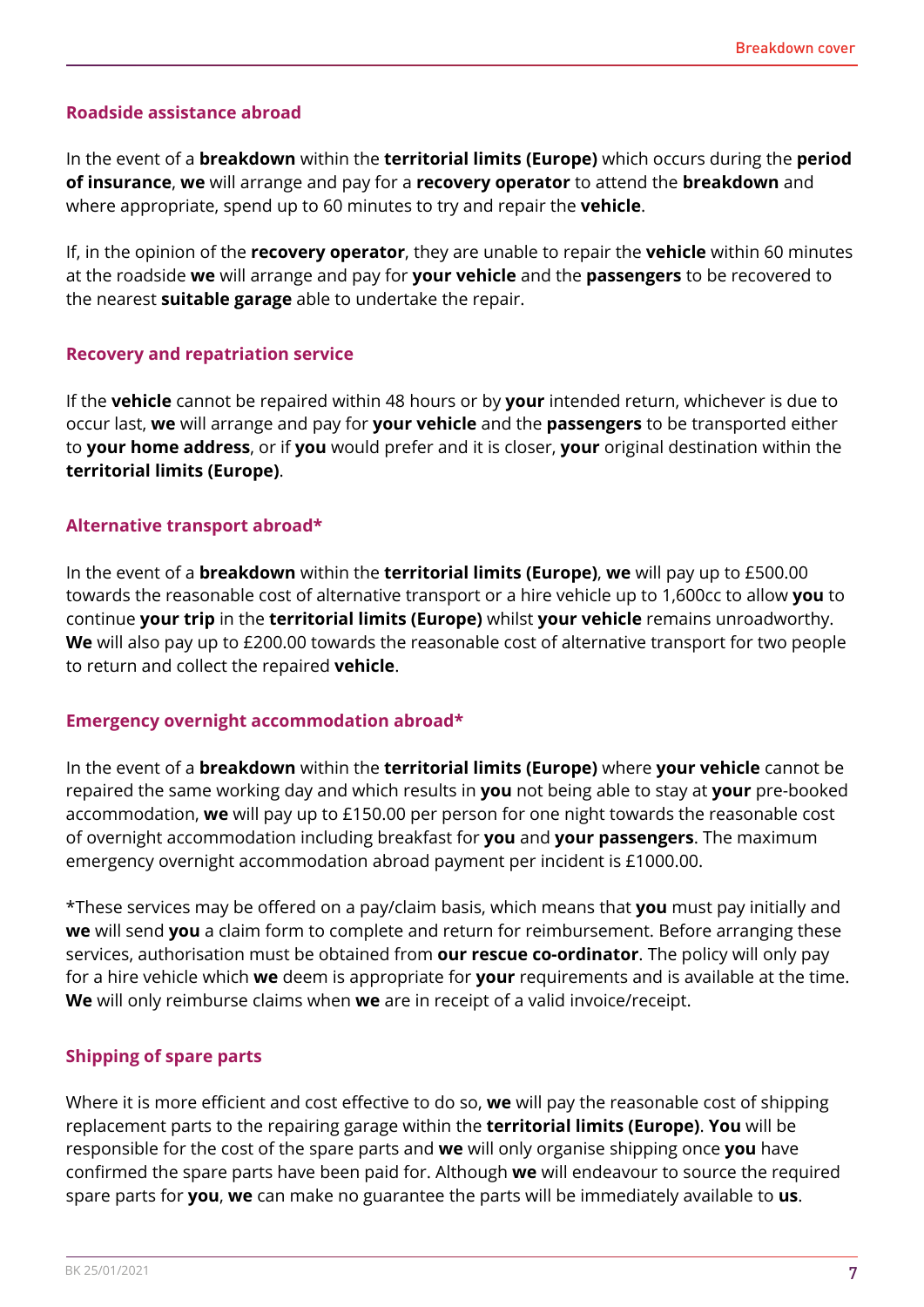### General notes

#### **Uninsured service**

**We** can usually provide assistance for services which are not covered under this insurance policy. All costs (including an administration fee) must be paid for immediately by credit or debit card.

#### **Change of vehicle**

**Our** policy only covers the **vehicle** registered on **our** database, therefore any change must be notified immediately and can be changed at <www.hedgehoginsurance.com>.

#### **Call recording**

To help **us** provide a quality service, **your** telephone calls may be recorded but will only be shared with partner organisations directly relevant to the **breakdown** service **we** provide.

#### **Governing law**

English Law governs this insurance.

#### **Language**

**We** have chosen to use the English language in all documents and communication relating to this policy.

#### **Measurements**

Assistance at home is calculated using a straight line from the **home address** to the location of the **Breakdown**. All other measurements are calculated using driving distances.

#### **Garage repairs**

Any repairs undertaken by the **recovery operators** at their premises are provided under a separate contract, which is between **you** and the **recovery operator**.

#### **Multiple vehicle policies**

Multiple **vehicle** policies must be registered to one address within the **territorial limits (UK)**.

#### **Signing documentation**

**You** may be asked to sign documents by the **recovery operator** which relate to the service being provided. Whilst **you** are not required to sign such documents, failure to do so may result in further services being denied. Please do not sign any documents until **you** have read and understood the content in full.

#### **Emergency repairs**

Any emergency repairs undertaken at the roadside by **recovery operators** cannot be guaranteed and in some cases, will not be attempted. Due to the nature of roadside assistance it is not always possible for **recovery operators** to accurately diagnose the fault with the **vehicle** or state whether the **vehicle** is in a roadworthy condition or otherwise safe to drive. **Recovery operators** are not instructed to conduct **vehicle** health inspections.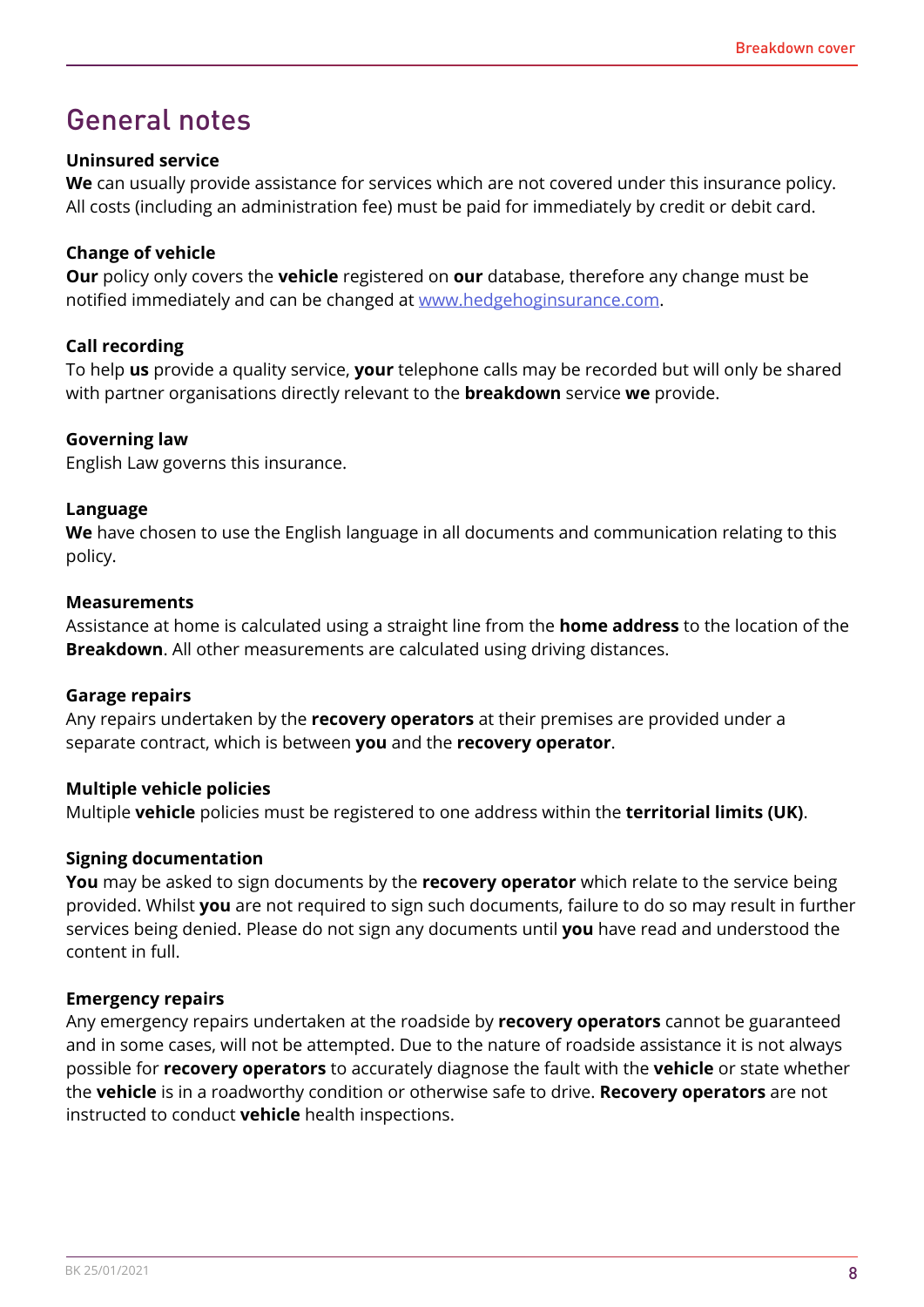### **Definitions**

Certain words throughout this document are defined words and are shown in **bold**. These are listed and defined below.

#### **Accident**

A collision immediately rendering the **vehicle** immobile or unsafe to drive.

#### **Breakdown**

An electrical or mechanical failure, lack of fuel, misfuel, flat battery, **accident** or puncture to the **vehicle**, which immediately renders the **vehicle** immobilised.

#### **Callout**

The deployment of a **recovery operator** to **your vehicle**.

#### **Home address**

The last known address within the **territorial limits (UK)** recorded on **our** system where **your vehicle** is ordinarily kept.

#### **Market value**

The cost of replacing **your vehicle** with one of a similar make, model, age, mileage and condition based on market prices at the time of the **breakdown**, excluding the value of a cherished plate. This may not be the same price **you** originally paid for **your vehicle** or the value **you** declared to Hedgehog.

#### **Optional extras policy schedule**

The document provided by Hedgehog when **you** purchased this policy detailing the **period of insurance**, eligible **vehicle**(s), and type of cover which can be found at [www.hedgehoginsurance.com.](www.hedgehoginsurance.com)

#### **Passengers**

All non-fare paying persons travelling with the **vehicle** at the time of the **breakdown**, up to the legal carrying capacity of the **vehicle**.

#### **Period of insurance**

The duration of this policy as indicated on **your optional extras policy schedule** for a period not exceeding twelve months.

#### **Recovery operators**

The independent technician **we** appoint to attend the **breakdown**.

#### **Rescue co-ordinator**

The telephone operator employed by **us**.

#### **Specialist equipment**

Non-standard apparatus or recovery vehicles which in the opinion of the **recovery operator** are required to safely recover the **vehicle**. **Specialist equipment** includes but is not limited to winching, skates, sliders, dolly wheels, donor wheels and a crane lift.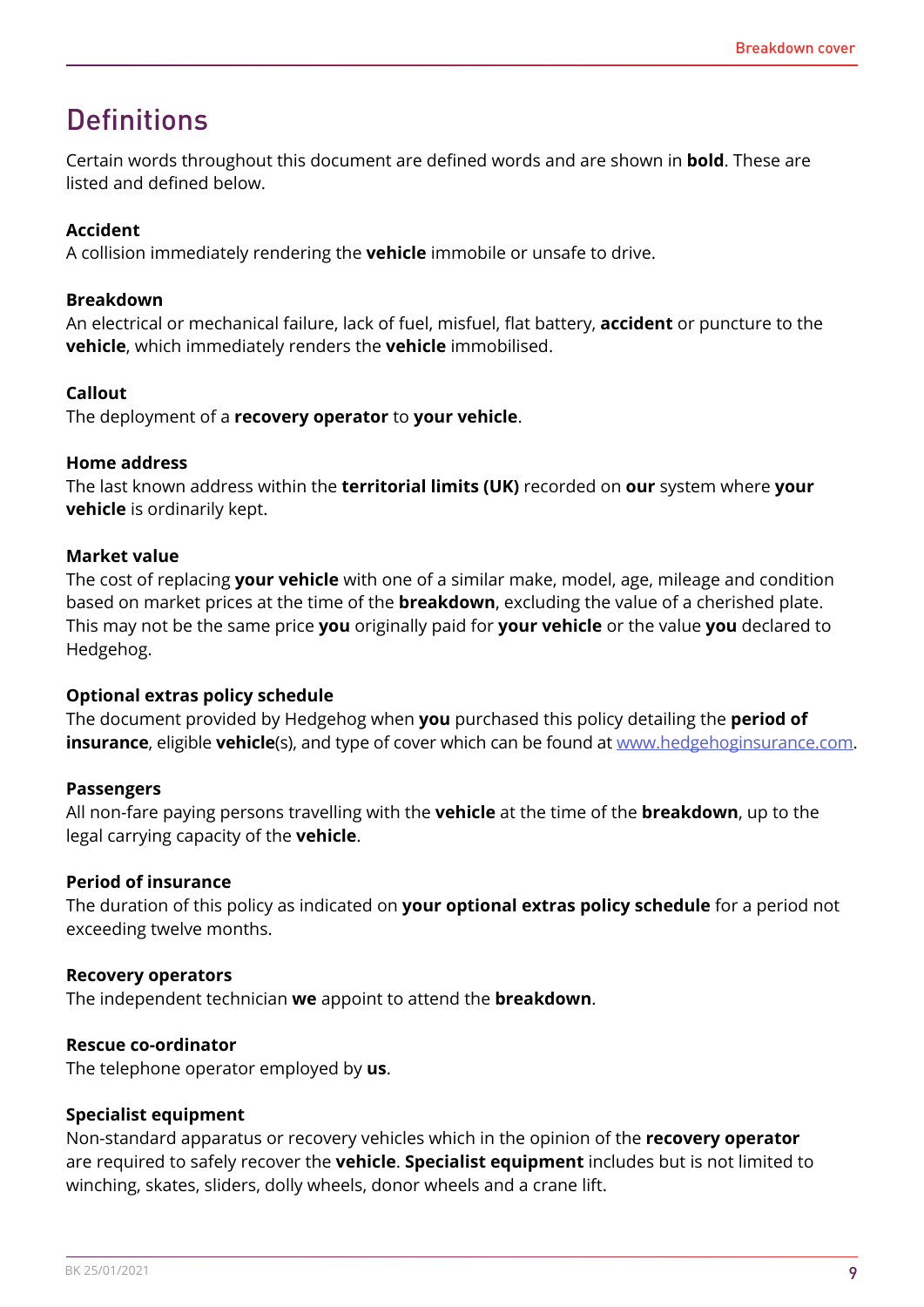#### **Suitable garage**

Any appropriately qualified mechanic or garage which is suitable for the type of repair required and where the remedial work undertaken can be evidenced in writing.

#### **Territorial limits (Europe)**

Andorra, Austria, Balearics, Belgium, Bulgaria, Canary Isles, Corsica, Croatia, Cyprus, Czech Republic, Denmark, Estonia, Finland, France, Germany, Gibraltar, Greece, Guernsey (for non-residents) Hungary, Iceland, Italy, Jersey (for non-residents), Latvia, Liechtenstein, Lithuania, Luxembourg, Malta, Monaco, Netherlands, Norway, Poland, Portugal, Republic of Ireland, Romania, San Marino, Sardinia, Sicily, Slovak Republic, Slovenia, Spain, Sweden, Switzerland, and Vatican City.

#### **Territorial limits (UK)**

Great Britain, Northern Ireland, the Isle of Man, and (for residents only) Jersey and Guernsey.

#### **Trip**

A journey to the **territorial limits (Europe)** which commences from the date of **your** departure from the **territorial limits (UK)** and ceases upon **your** return to the **territorial limits (UK)** for a period not exceeding 90 days.

#### **Us, We, Our**

Call Assist Limited.

#### **Vehicle**

The **vehicle**(s) specified on **your optional extras policy schedule** as being eligible for this cover.

#### **You, Your**

The policyholder or any person driving the **vehicle** with your permission.

### **Exclusions**

#### **Applying to all sections unless otherwise stated**

This insurance does not cover the following:

- 1. a) Any caravan/trailer where the total length exceeds 7 metres/23 feet (not including the length of the A-frame and hitch) and where it is not attached to the **vehicle** with a standard 50mm tow ball coupling hitch.
	- b) Breakdowns or accidents to the caravan or trailer itself.
- 2. Any costs incurred to attend the **vehicle** due to faults with electric windows, sun roofs, broken windows/windscreens or locks not working which prevent the **vehicle** from being parked securely, unless the fault occurs during the course of a journey and **your** safety is compromised.
- 3. Breakdowns caused by a failure to maintain the **vehicle** in a roadworthy condition including the routine servicing of the **vehicle** in accordance with the manufacturers recommendations or maintaining proper levels of oil and water.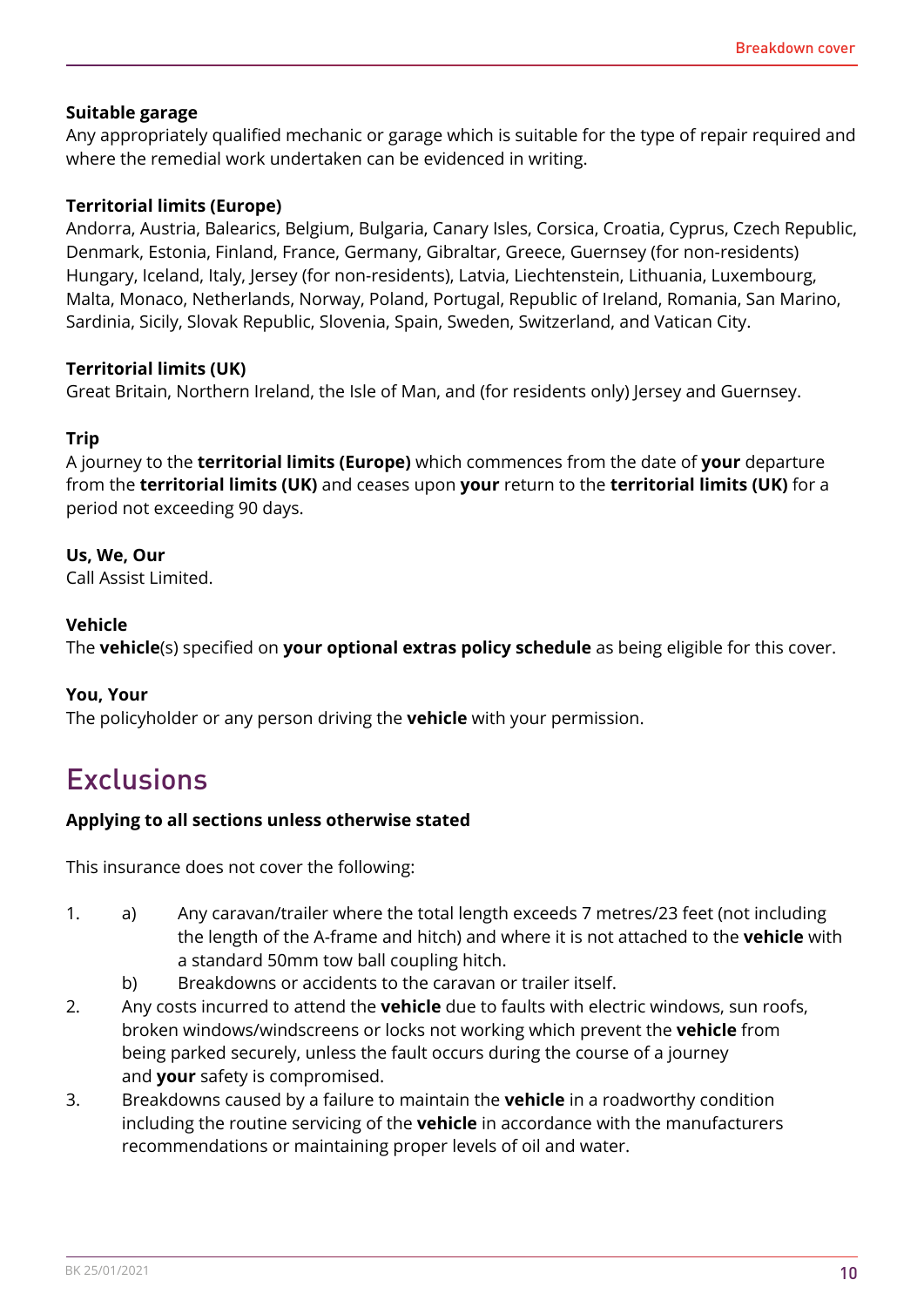- 4. Costs incurred in addition to a standard **callout** where service cannot be undertaken at the roadside because the **vehicle** is not carrying a serviceable spare wheel, aerosol repair kit, appropriate jack or, the locking mechanisms for the wheels are not immediately available to remove the wheels. This exclusion does not apply to motorcycles or scooters.
- 5. **Specialist equipment**, additional manpower and/or recovery vehicles, or a recovery further than 10 miles from the scene of the **breakdown** if **your vehicle** is immobilised due to snow, mud, sand, water, ice, or a flood.
- 6. Breakdowns caused by overloading of the **vehicle** or carrying more **passengers** than it is designed to carry.
- 7. Any subsequent **callouts** for any symptoms related to a claim which has been made within the last 28 days, unless **your vehicle** has been fully repaired at a **suitable garage**, declared fit to drive by the **recovery operator** or is in transit to a pre-booked appointment at a **suitable garage**.
- 8. The recovery of the **vehicle** and **passengers** if repairs can be carried out at or near the scene of the **breakdown** within the same working day. If **vehicle** and **passenger** recovery is required **we** will only recover to one address in respect of any one **breakdown**.
- 9. Any **vehicle** which is not listed on **your optional extras policy schedule** as being eligible for breakdown cover with **us**.
- 10. Any request for service if the **vehicle** is being used for motor racing, rallies, rental, hire, public hire, private hire, courier services or any contest or speed trial or practice for any of these activities.
- 11. Assistance if the **vehicle** is deemed to be illegal, untaxed, uninsured, unroadworthy or dangerous to transport.
- 12. The cost of any parts, components or materials used to repair the **vehicle**.
- 13. Repair and labour costs other than an hour's roadside labour at the scene.
- 14. The use of **specialist equipment** occasionally required because the **vehicle** is not between the kerbs, it has modifications, or nearby obstructions are impeding the usual method of assistance.
- 15. The cost of draining or removing contaminated fuel.
- 16. Storage charges unless incurred whilst **we** organise repatriation from the **territorial limits (Europe)**.
- 17. Any claim within 24 hours of the time the policy is purchased (when purchased at the same time as the Hedgehog private car policy). If purchased after the Hedgehog private car policy, any claim within the first 48 hours is not covered.
- 18. Any **breakdown** that occurred before the policy commenced, the **vehicle** was placed on cover, or before the policy was upgraded.
- 19. More than six **callouts** per insured **vehicle** in any one **period of insurance**. Should **you** change **your vehicle** midterm, the number of **callouts** provided to the previous **vehicle**(s) will be carried forward.
- 20. Claims totalling more than £15,000 in any one **period of insurance**.
- 21. Any costs or expenses not authorised by **our rescue co-ordinators** prior to being incurred.
- 22. The cost of food (apart from breakfast when overnight accommodation is provided), drinks, telephone calls or other incidentals.
- 23. Any charges where **you** or the emergency services arrange assistance or repairs by other means unless **we** have agreed to reimburse **you**.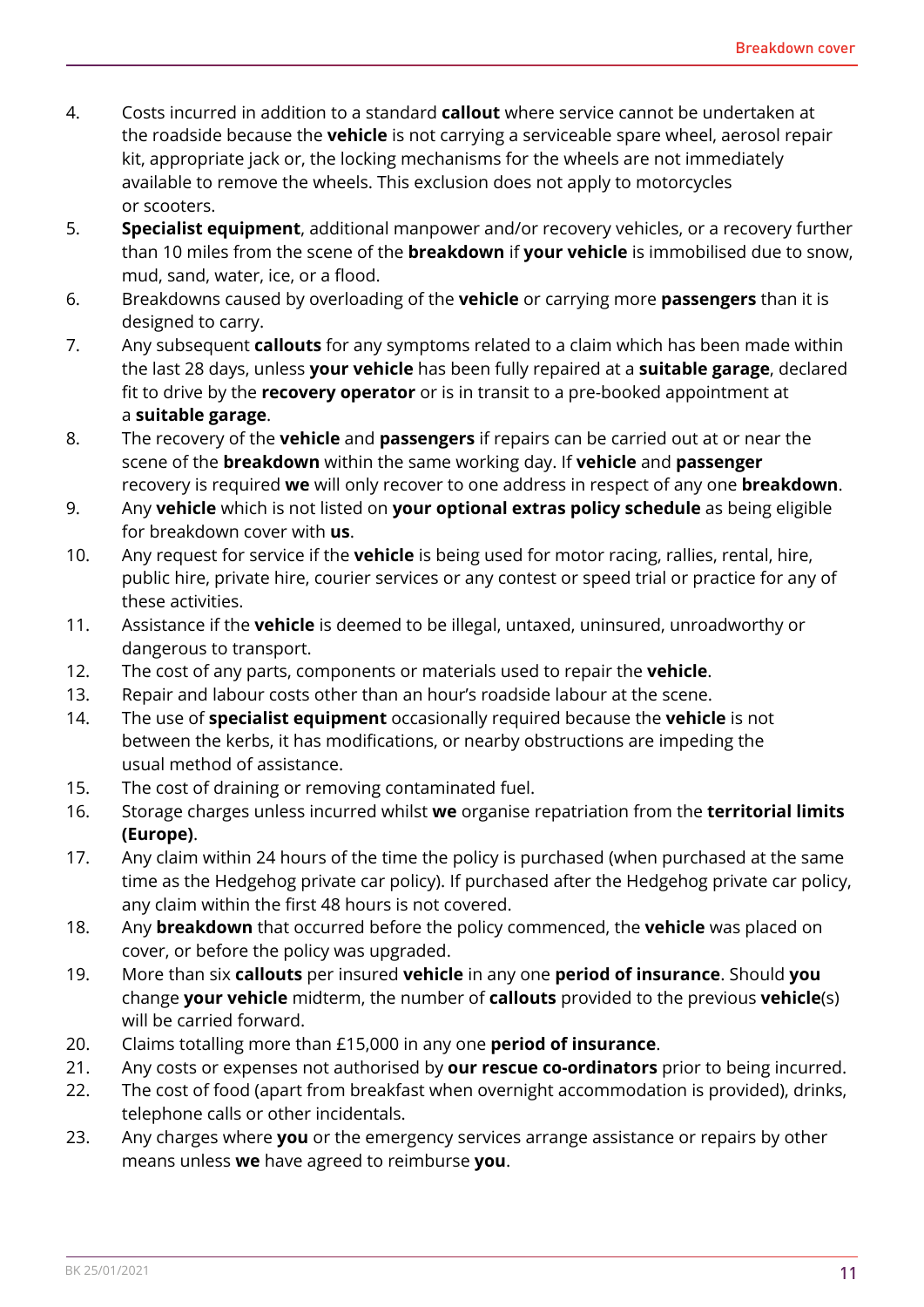- 24. Any damage or loss to **your vehicle** or its contents caused by the **recovery operator**. It is **your** responsibility to ensure personal possessions are removed prior to **your vehicle** being transported.
- 25. Nothing in this policy limits **our** liability for death or personal injury caused by the negligence of **us** or **our** employees or for any liability which may not lawfully be limited or excluded. This policy is not a motor liability insurance policy within the meaning of part VI of the Road Traffic Act 1988.
- 26. Any charges where **you**, having contacted **us**, effect recovery or repairs by other means unless **we** have agreed to reimburse **you**.
- 27. Any cost that would have been incurred if no claim had arisen.
- 28. Any false or fraudulent claims.
- 29. The cost of fuel, oil or any insurance/excess in relation to a claim for a hire vehicle.
- 30. Overnight accommodation or car hire charges if repairs can be carried out at or near the scene of the **breakdown** within the same working day.
- 31. Recovery of the **vehicle** or **your** transport costs to return the **vehicle** to **your home address** once it has been inspected or repaired.
- 32. **We** will not pay for any losses that are not directly covered by the terms and conditions of this policy. For example, **we** will not pay for **you** to collect **your vehicle** from a repairer or for any time that has to be taken off work because of a **breakdown**.
- 33. Any cost incurred as a result of **your** failure to comply with requests by **us** or the **recovery operator** concerning the assistance being provided.
- 34. A request for service following any intentional or wilful damage caused by **you** to **your vehicle**.
- 35. Fines and penalties imposed by courts.
- 36. Any cost recoverable under any other insurance policy that **you** may have.
- 37. Direct or indirect loss, damage or liability caused by, contributed to or arising from:
	- a) Ionising radiation or contamination by radioactivity from an irradiated nuclear fuel or from nuclear waste from the combustion of nuclear fuel.
	- b) The radioactive, toxic, explosive or other hazardous properties of any nuclear assembly or nuclear component thereof.
	- c) Any results of war, invasion, act of foreign enemy, hostilities (whether war be declared or not), civil war, riot, rebellion, revolution, military or usurped power.
- 38. Any cover which is not specifically detailed within this policy.

### Additional exclusions applying to the European assistance

- 1. Service where repatriation costs exceed the **market value** of the **vehicle**.
- 2. The cost of privately arranged towing from a European motorway exceeding £150.00.
- 3. Repatriation to the UK within 48 hours of the original **breakdown**, regardless of ferry or tunnel bookings for the homebound journey or pre-arranged appointments **you** have made within the UK.
- 4. Repatriation if the **vehicle** can be repaired but **you** do not have adequate funds for the repair.
- 5. Any claim where the duration of a single **trip** is planned to or subsequently exceeds 90 days.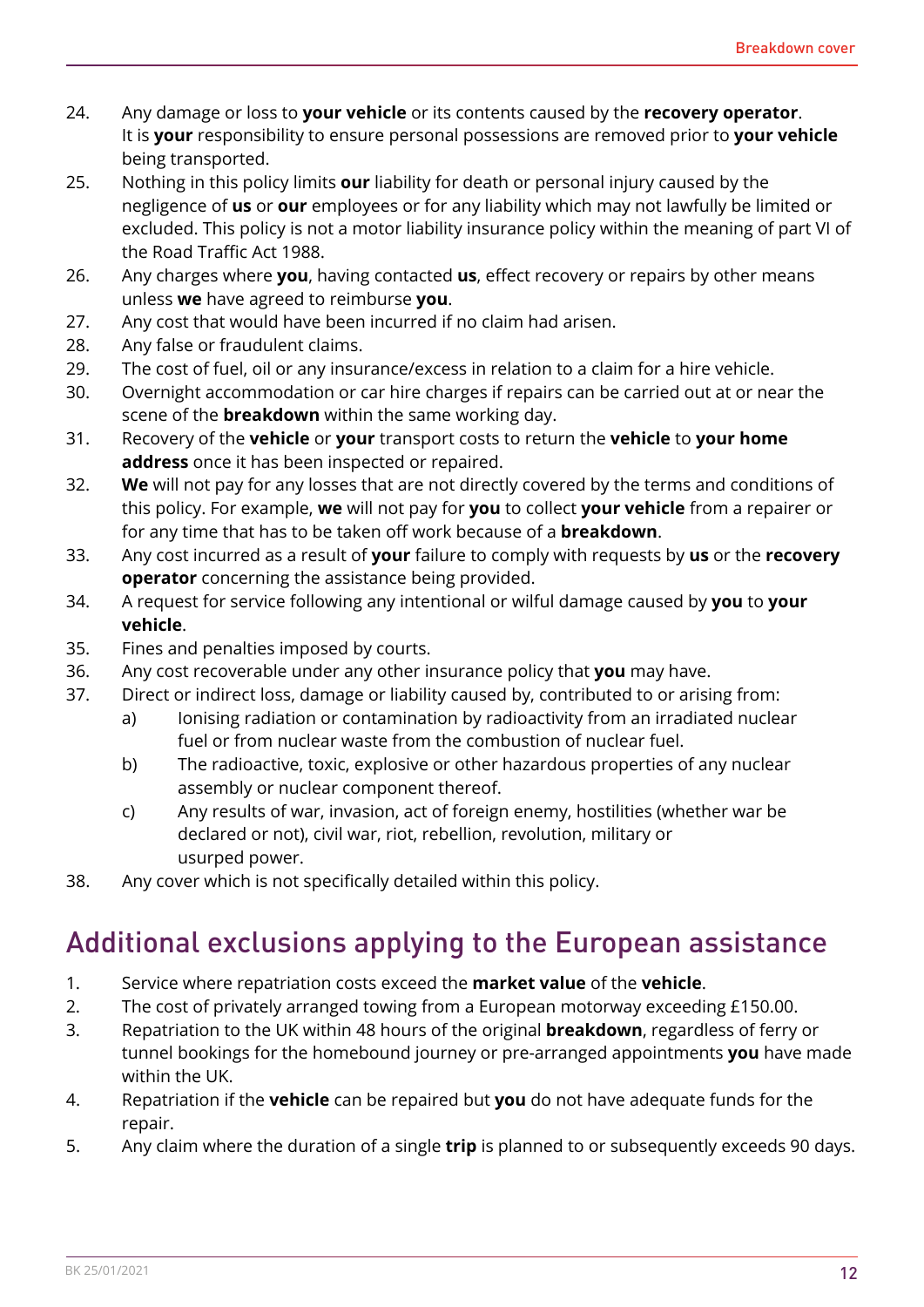### General conditions

Applying to all sections

- 1. **We** will provide cover if:
	- a) **You** have met all the terms and conditions within this insurance.
	- b) The information provided to **us**, as far as **you** are aware, is correct.
- 2. The details of **your** cover may not reach **us** by the time assistance is required. In this unlikely event, **we** will assist **you**, however before assistance can be provided **we** will ask to take a pre-authorisation on a credit or debit card for the estimated cost of the assistance. If **we** receive confirmation that **you** have adequate cover the reserved funds will be released. If **we** receive confirmation that **you** do not have adequate cover **we** will take payment for any uninsured costs.
- 3. The driver of the **vehicle** must remain with or nearby the **vehicle** until help arrives.
- 4. If a **callout** is cancelled by **you** and a **recovery operator** has already been dispatched, **you** will lose a **callout** from **your** policy. **We** recommend **you** to wait for assistance to ensure the **vehicle** is functioning correctly. If **you** do not wait for assistance and the **vehicle** breaks down again within 12 hours, **you** will be charged for the second and any subsequent **callouts**.
- 5. **We** reserve the right to charge **you** for any costs incurred as a result of incorrect location details being provided.
- 6. **We** have the right to refuse to provide the service if **you** or **your passengers** are being obstructive in allowing **us** to provide the most appropriate assistance or are abusive to **our rescue co-ordinators** or the **recovery operator**.
- 7. The **vehicle** must be registered to and ordinarily kept at an address within the **territorial limits (UK)** and **you** must be a permanent resident within the **territorial limits (UK)**.
- 8. **Vehicle**(s) must be located within the **territorial limits (UK)** when cover is purchased and commences.
- 9. If in **our** opinion the **vehicle** is beyond economical repair or the cost of the claim is likely to exceed the **market value** of the **vehicle** in its current condition following the **breakdown**, **we** have the option to pay **you** the **market value** of the **vehicle** in its current condition and pay **your** transportation costs to **your home address**. It will be **your** responsibility to apply for a Certificate of Destruction or other such document and **you** will be required to pay for any storage costs whilst this is obtained. If **you** would prefer the **vehicle** to be transported to **your home address** or original destination, this can be arranged but **you** will need to pay any costs which exceed the **market value** of the **vehicle** in its current condition. If the **vehicle** is beyond economical repair, **you** will have one week to advise **us** of how **you** wish to transport or dispose of the **vehicle**. If **you** do not contact **us** within one week **you** consent to **us** to dispose of the **vehicle**.
- 10. If **we** are able to repair **your vehicle** at the roadside, **you** must accept the assistance being provided and immediately pay for any parts supplied and fitted by debit or credit card.
- 11. In the event **you** use the service and the claim is subsequently found not to be covered by the policy **you** have purchased, **we** reserve the right to reclaim any monies from **you** in order to pay for the uninsured service.
- 12. **We** may decline service if **you** have an outstanding debt with **us**.
- 13. If **you** have a right of action against a third party, **you** shall co-operate with **us** to recover any costs incurred by **us**. If **you** are covered by any other insurance policy for any costs incurred by **us**, **you** will need to claim these costs and reimburse **us**. **We** reserve the right to claim back any costs that are recoverable through a third party.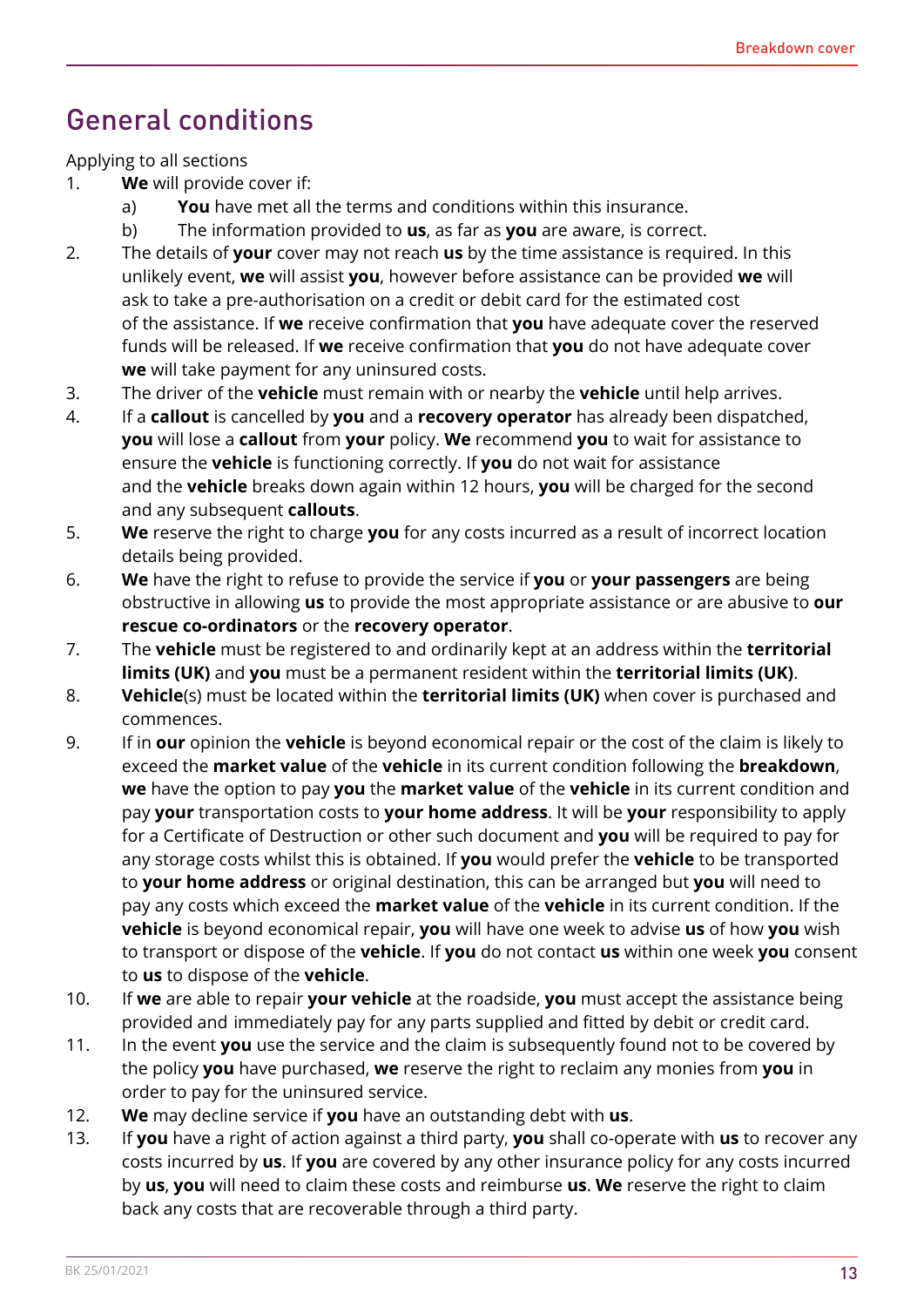- 14. **Recovery operators** comply with laws and regulations limiting the number of hours they can drive for. Regular breaks and 'changeovers' may be required when transporting **your vehicle**.
- 15. The transportation of livestock (including dogs) will be at the discretion of the **recovery operator**. **We** will endeavour to help arrange alternative transport but **you** will need to pay for this service immediately by credit or debit card.
- 16. Regardless of circumstances, **we** will not be held liable for any costs incurred if **you** are unable to make a telephone connection to any numbers provided. If **you** are unable to make a connection on any of the numbers provided, please call **01603 327180**.
- 17. The policy is not transferable.

Should **you** wish to contact **us**, **we** can be contacted by:

| Mail:      | <b>Customer Services</b>       |
|------------|--------------------------------|
|            | c/o Call Assist Limited        |
|            | Axis Court, North Station Road |
|            | Colchester                     |
|            | CO <sub>1</sub> 1UX            |
| Email:     | enquiries@call-assist.co.uk    |
| Facsimile: | 01206 364268                   |

### Cancellation rights

If **we** have reason to believe this policy is not being used in the spirit it was designed for or it becomes apparent there is a breakdown in the relationship between **us** and **you**, **we** may cancel the policy by sending 7 days notice to **your home address**. In such situations, providing no claim has been made, **we** will refund the unexpired portion of **your** premium.

This policy has a cooling off period of 14 days from the time **you** receive this information. If **you** do not wish to continue with the insurance, **we** will provide a refund of premium paid, less a pro rata deduction for the duration of cover provided, providing no claim has been made. **You** may cancel **your** policy after the 14 day cooling off period but no refund of premium is available. **You** can cancel **your** policy at<www.hedgehoginsurance.com>.

### Statement of demands and needs

This policy meets the demands and needs of persons wishing to ensure that they are covered in the event of a **breakdown**. As with any insurance, it does not cover all situations and **you** should read the terms and conditions of this policy to make sure that it meets **your** specific needs.

### Our promise to you

**We** aim to provide a high standard of service. Please telephone **us** if **you** feel **we** have not achieved this and **we** will do **our** best to rectify the problem immediately.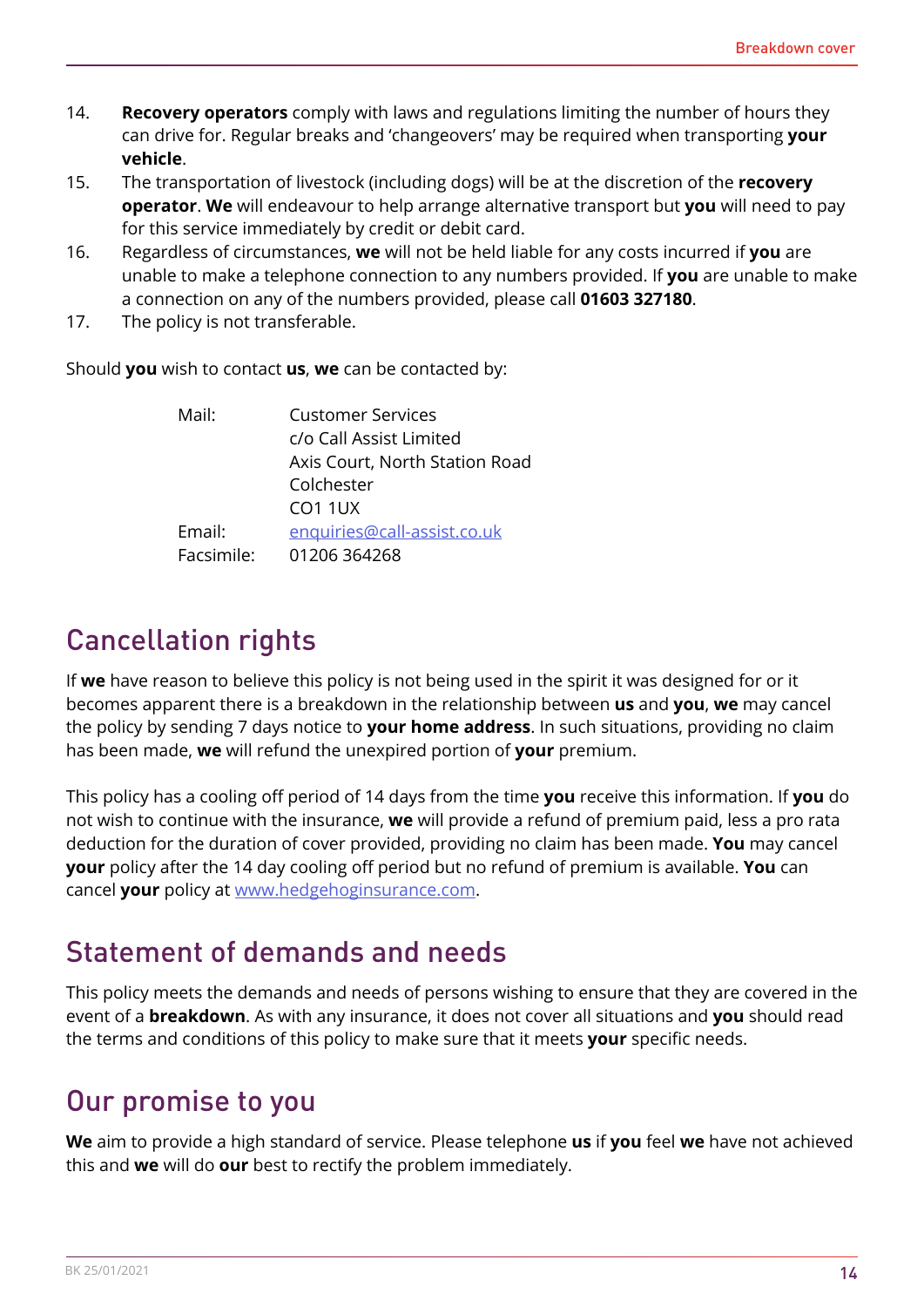### Complaints procedure

Any complaint **you** have regarding **your** policy should be addressed to the policy administrator: Customer Services, Call Assist Limited, Axis Court, North Station Road, Colchester, Essex CO1 1UX.

Please include the details of **your** policy and in particular **your** policy number, to help **your** enquiry to be dealt with speedily. **We** promise to:

- Acknowledge **your** complaint within five working days of receiving it;
- Have **your** complaint reviewed by a senior member of staff;
- Tell **you** the name of the person managing **your** complaint when **we** send **our** acknowledgement letter; and
- Respond to **your** complaint within 20 working days. If this is not possible for any reason, **we** will write to **you** to let **you** know when **we** will contact **you** again.

If **you** remain dissatisfied, short of court action, **you** can ask The Financial Ombudsman Service to review **your** case provided the policy is not of commercial nature. The right to apply to the Ombudsman must be exercised within six months of the date of the Company's final decision.

The Financial Ombudsman Service can be contacted at the following address:

The Financial Ombudsman Service Exchange Tower, London E14 9SR. Or by telephoning: **0800 023 4567** (free from landlines) or **0300 1239 123.** email complaint: [info@financial-ombudsman.org.uk](Mailto: info@financial-ombudsman.org.uk). For further information, **You** can also visit the website: <www.financial-ombudsman.org.uk>.

### Financial Services Compensation Scheme

**We** are covered by the Financial Services Compensation Scheme (FSCS). **You** may be entitled to compensation from the scheme if **we** cannot meet **our** obligations. This depends on the type of business and the circumstances of the claim. For claims against the insurers, 90% of the insurance claim is covered, with no upper limit. For compulsory classes of insurance, insurance arranging is covered for 100% of the claim, without any upper limit.

Further information about the compensation scheme arrangements is available from the FSCS by telephoning 0800 678 1100 or by visiting [www.fscs.org.uk.](www.fscs.org.uk)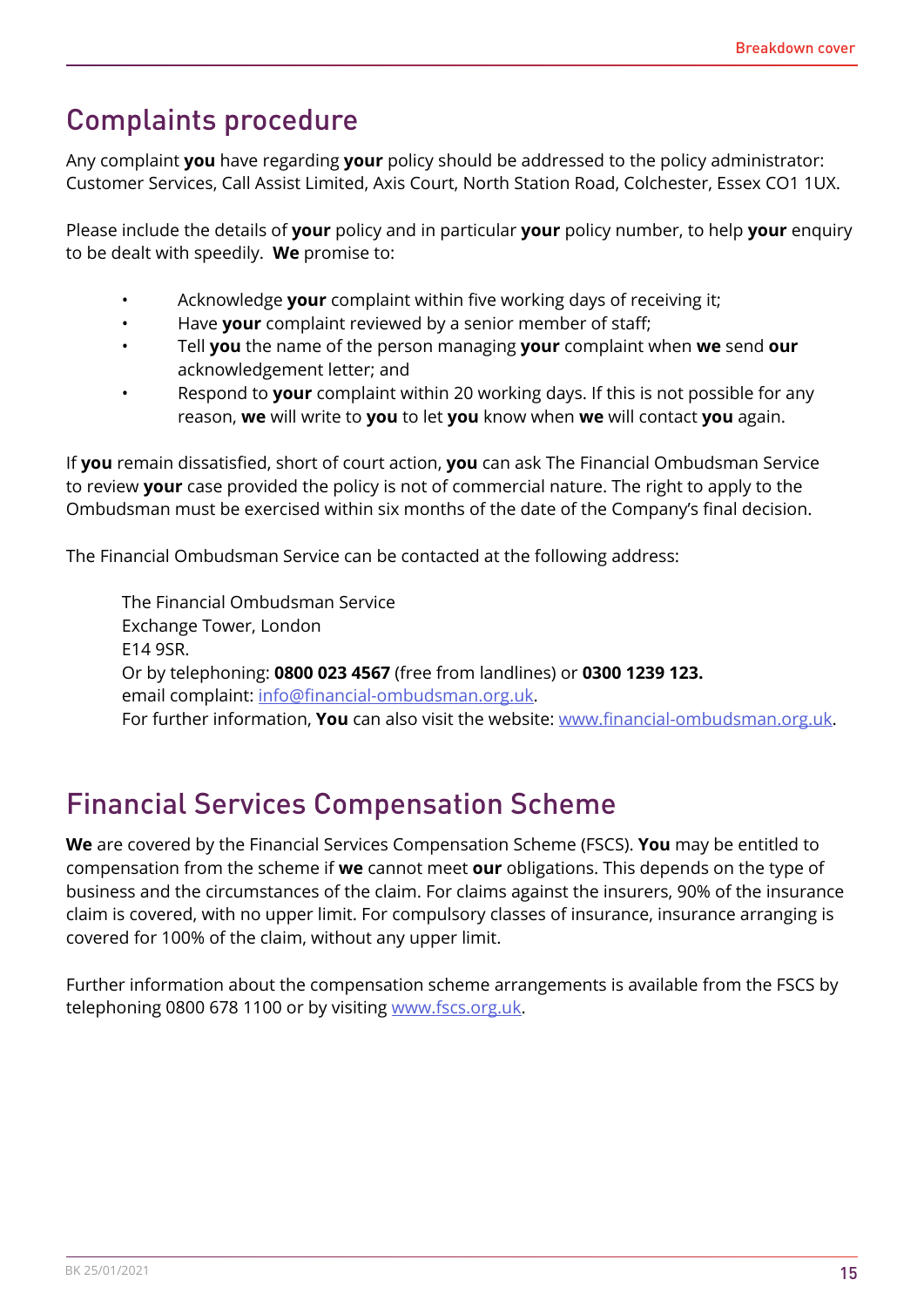### Your personal information

**We** and Hedgehog act as independent data controllers.

**We** collect and maintain personal information in order to provide the service detailed within this policy wording.

Hedgehog collect and maintain personal information in order to administer this policy. Their privacy policy can be found at [www.hedgehoginsurance.com.](www.hedgehoginsurance.com)

This policy is underwritten by DAS Legal Expenses Insurance Limited who are part of DAS UK Holdings Limited (DAS UK Group) and who acts as independent data controller in its own right. Its purpose for collecting, using, sharing, transferring and storing **your** information differs from our purposes. For their privacy policy please follow this link [https://www.das.co.uk/legal/privacy](https://www.das.co.uk/legal/privacy-statement)[statement.](https://www.das.co.uk/legal/privacy-statement)

Please note that all personal data that is held by the data controllers is safeguarded with appropriate levels of security and in accordance with the Data Protection Act 2018, the General Data Protection Regulation (EU) 2016/679 (the GDPR) and all other applicable laws, in addition to any successor or replacement legislation relating to the processing of personal data.

#### **Full privacy policy**

The details provided here are only a summary of how **we** are processing **your** personal details. For **our** full privacy policy please follow this link [www.call-assist.co.uk/privacy-policy.](www.call-assist.co.uk/privacy-policy) Enquiries in relation to data held by us should be directed to the Data Protection Officer, Call Assist Limited, Axis Court, North Station Road, Colchester, Essex CO1 1UX or by emailing [DPO@call-assist.co.uk.](Mailto: DPO@call-assist.co.uk.
)

#### **Sharing your information**

**We** will only share **your** information in the following circumstances:

- It has been authorised by **you**;
- It is with regulatory bodies, including but not limited to the Financial Conduct Authority ("FCA"), Financial Services Authority ("FSA"), and the Financial Services Commission ("FSC");
- It is with fraud prevention and credit reference agencies;
- It is required by law;
- It is being provided to **recovery operators** or other suppliers as required to fulfil our contractual and legal obligations in this Policy Wording. In these circumstances, **your** personal data will be limited to the minimum ordinarily required for service provision.

Additionally, these suppliers will only be able to use **your** data to provide the specific services described in this Policy.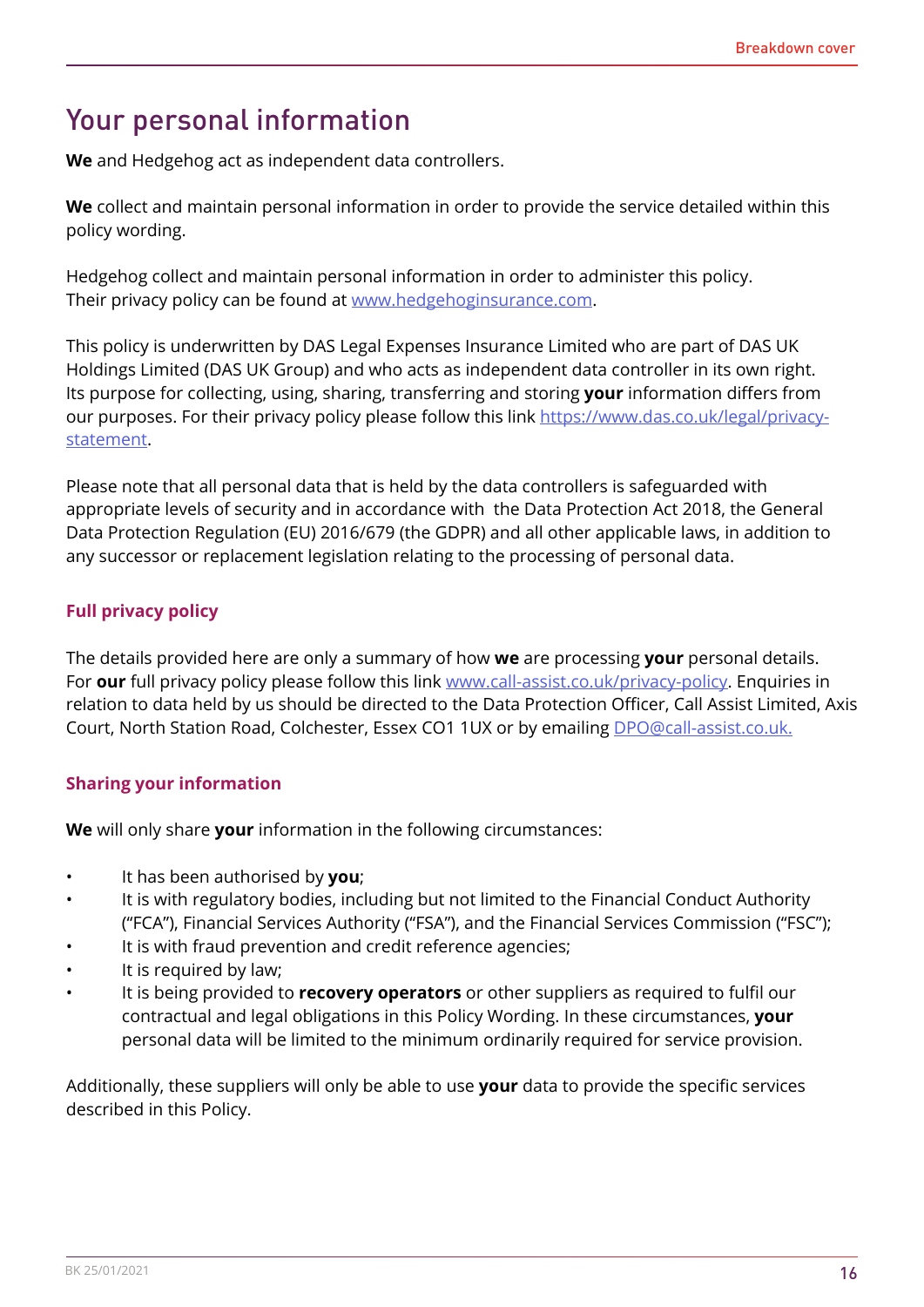#### **Your rights**

Under the terms of data protection legislation, **you** have a number of rights in relation to the information **we** hold about **you**. This includes the right to:

- Ask for a free copy of any personal data **we** hold about **you**;
- Ask for correction of any inaccurate information held;
- Withdraw any permission **you** have previously given to us to process **your** personal data except where this is critical to us fulfilling our contractual and legal obligations;
- Complain to the Information Commissioner's Office if **you** are not satisfied with **our** use of **your** data;
- Ask for **your** personal data to be deleted from **our** system/database. Please note that there are times when **we** will not be able to delete **your** data. This may be as a result of **us** fulfilling **our** legal and regulatory obligations, or where there is a minimum statutory period of time for which **we** have to keep **your** information. If **we** are unable to fulfil a request, **we** will always let **you** know **our** reasons.

Should **you** wish to exercise any of **your** rights under the data protection legislation, please direct **your** enquiry to the Data Protection Officer, Call Assist Limited, Axis Court, North Station Road, Colchester, Essex CO1 1UX; email [DPO@call-assist.co.uk](MAILTO: DPO@call-assist.co.uk).

#### **Collecting your information**

**We** will collect a variety of information about **you** including **your** personal data such as **your** name, address, contact details and date of birth.

**We** receive **your** information from Hedgehog as part of **our** business contract with them and from a number of different sources for example: publicly available sources such as social media and networking sites; third party databases available to the insurance industry; and firms, loss adjustors and/or suppliers appointed in the process of handling a claim.

#### **Using your information**

The main reason **we** process **your** personal data is to manage **your** policy which may include handling a claim or issuing documentation to **you**. **We** will also use **your** data where **we** feel there is a justifiable reason for doing so for example: to collect information regarding **your** past policies; carry out research and analysis (including profiling); and record and monitor calls.

#### **Keeping your information**

**Your** data is considered to be an important asset to us, and as such, **we** make every effort to ensure the necessary measures are in place to prevent unauthorised or inappropriate access, use, modification, disclosure or destruction.